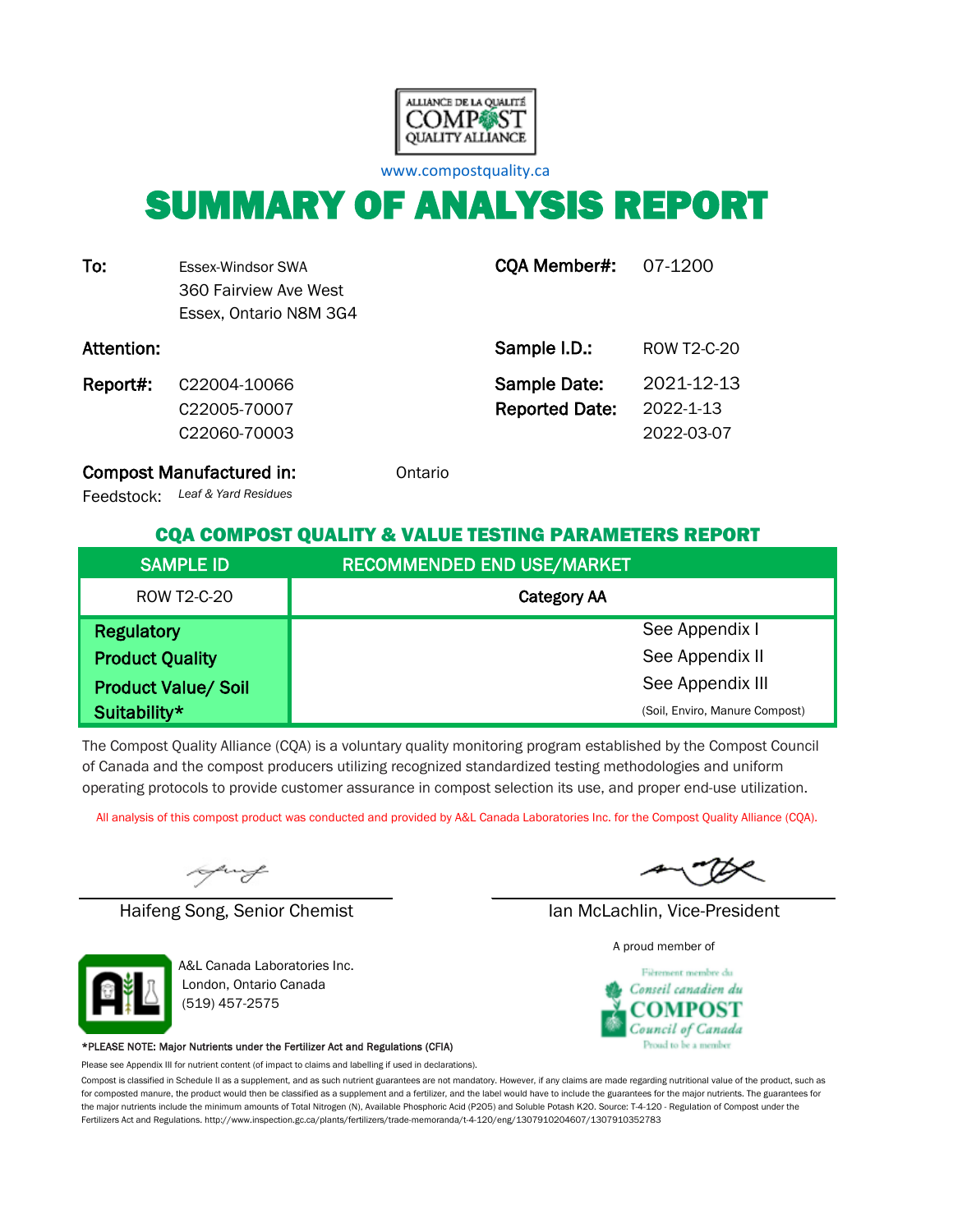

#### Appendix I Ontario Compost Guidelines 2012 & CFIA Fertilizer Act & Regulations



#### A. Maximum Concentrations for Trace Metals in Compost - Ontario<sup>+</sup>

|                       |                     | <b>Category AA</b> | <b>Category A</b>                           | <b>Category B</b> |
|-----------------------|---------------------|--------------------|---------------------------------------------|-------------------|
| <b>Trace Elements</b> | <b>Test Results</b> |                    | <b>Maximum Concentration within Product</b> |                   |
|                       | (ug/g)              |                    | (mg/kg dry weight)                          |                   |
| Arsenic (As)          | 4.93                | 13                 | 13                                          | 75                |
| Cadmium (Cd)          | <b>BDL</b>          | 3                  | 3                                           | 20                |
| Chromium (Cr)         | 12.43               | 210                | 210                                         | 1060              |
| Cobalt (Co)           | 2.25                | 34                 | 34                                          | 150               |
| Copper (Cu)           | 38.44               | 100                | 400                                         | 760               |
| Lead (Pb)             | 18.01               | 150                | 150                                         | 500               |
| Mercury (Hg)          | <b>BDL</b>          | 0.8                | 0.8                                         | 5                 |
| Molybdenum (Mo)       | 2.70                | 5                  | 5                                           | 20                |
| Nickel (Ni)           | 7.14                | 62                 | 62                                          | 180               |
| Selenium (Se)         | <b>BDL</b>          | $\overline{2}$     | $\overline{2}$                              | 14                |
| Zinc(Zn)              | 102.05              | 500                | 700                                         | 1850              |

#### **B. Foreign Matter in Compost - Ontario**

|                                  | <b>Test Results</b> | <b>Category AA</b>                                              | <b>Category A</b> | <b>Category B</b>        |
|----------------------------------|---------------------|-----------------------------------------------------------------|-------------------|--------------------------|
| <b>Foreign Matter</b>            |                     | Contains < 1% FM greater than                                   |                   | Contains < 2% FM greater |
| Percent (%) FM > 3mm/500mL       | 0                   | 3mm and 0.5% plastics. Shall<br>not contain any FM greater than |                   | than 3mm and 0.5%        |
| Percent (%) Plastics > 3mm/500mL | 0                   |                                                                 |                   | plastic. No FM >         |
| Pieces 25mm/500mL                |                     | 25mm/500mL                                                      |                   | 25mm/500mL               |
| <b>Sharp Foreign Matter</b>      |                     |                                                                 |                   | No more than 3 pieces of |
| Pieces > 3mm/500mL               | 0                   | No sharp matter that can cause<br>human or animal injury        |                   | sharp matter no greater  |
| Pieces > 12.5mm/500mL<br>0       |                     |                                                                 |                   | than 12.5mm/500mL        |

#### *C. Maturity/Stability - Ontarioᵻ*

| <b>Method</b>                          | <b>Test Results</b> | <b>Required Limits</b>                                  |  |  |
|----------------------------------------|---------------------|---------------------------------------------------------|--|--|
| CO <sub>2</sub> Respiration Rate       | 0.60                | $\leq$ 4 mg of carbon in the form of carbon dioxide per |  |  |
| CO <sub>2</sub> Respiration Rate       |                     | gram of organic matter per day                          |  |  |
| O <sub>2</sub> Uptake Respiration Rate |                     | $\leq$ 400 mg oxygen/kg of volatile solids (or organic  |  |  |
| O <sub>2</sub> Uptake Respiration Rate |                     | matter)/hour                                            |  |  |

#### *D. Pathogens - Ontarioᵻ*

| Pathogen                 | <b>Test Results</b> | <b>Required Limits</b>                                    |
|--------------------------|---------------------|-----------------------------------------------------------|
| E. coli (MPN/g dry)      | 16                  | <1000 MPN/g total solids calculated on a dry weight basis |
| Salmonella (P-A/25g(ml)) | <b>NEGATIVE</b>     | <3 MPN/4g total solids calculated on a dry weight basis   |

ᵻThe following references are from the Ontario Compost Quality Standards Guidelines July 2012

\*BDL = Below Detectable Limits

#### *E. CFIA - Ontario*

| Parameter                | <b>Test Results  </b> |
|--------------------------|-----------------------|
| Total Organic Matter (%) | 51.11%                |
| Moisture (%)             | 41.81%                |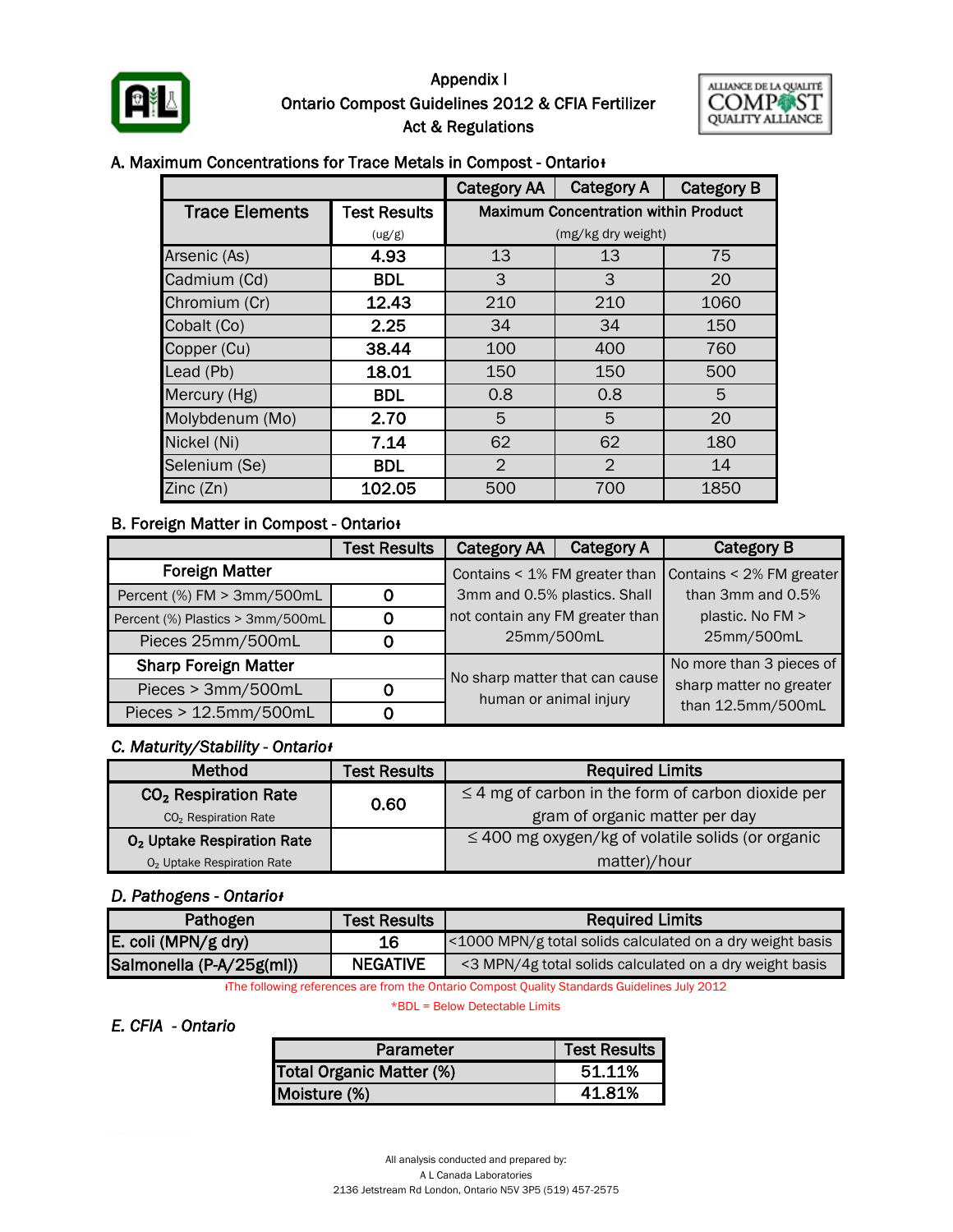

#### Appendix II



#### Finished Compost Quality

| Parameter                           | <b>Test Results</b> |
|-------------------------------------|---------------------|
| pH                                  | 8.5                 |
| <b>Carbon to Nitrogen Ratio</b>     | 17:1                |
| Particle Size/Texture (inch)+       | $1/4$ Inch          |
| Soluble Salts (ms/cm)               | 1.6                 |
| <b>Sodium Base Saturation (%Na)</b> | 1.35%               |
| <b>Major Nutrients</b>              |                     |
| Available Potassium (%K)            | 23.42%              |
| Available Magnesium (%Mg)           | 21.04%              |
| Available Calcium (%Ca)             | 54.20%              |

+ Majority of sample passes through this sieve size

#### Reference Compost Quality Parameters for CQA

| <b>Use</b>                             | pH          | C.N   | <b>Moisture</b> | <b>Particle Size</b> | <b>Soluble Salts</b> | %Na     |
|----------------------------------------|-------------|-------|-----------------|----------------------|----------------------|---------|
| Remediation                            | $5.8 - 8.5$ | 10-40 | NA.             | $<$ 2 in             | $20$                 | $3%$    |
| Soil Amendment                         | $5.8 - 8.5$ | 10-30 | <b>NA</b>       | $<1/2$ in            | < 6                  | < 2%    |
| Landscaping                            | $5.8 - 8.5$ | 12-22 | < 50%           | $<1/2$ in            | $<$ 5                | < 2%    |
| <b>Planting Media</b>                  | $5.5 - 7.8$ | 12-22 | < 50%           | $<1/2$ in            | $\leq 4$             | < 2%    |
| Turf Establishment &<br>Topdressing    | $5.5 - 7.8$ | 12-22 | < 50%           | $<3/8$ in            | <3                   | $< 1\%$ |
| <b>Greenhouse Seeding</b>              | $6 - 7$     | 12-22 | < 25%           | $< 1/4$ in           | $2$                  | < 0.5%  |
| Greenhouse<br>Establishement           | $6 - 7$     | 12-22 | $30%$           | $<1/2$ in            | $2 - 3.5$            | < 0.5%  |
| <b>Field Nursery</b>                   | $5.8 - 8$   | 10-30 | < 50%           | $<1/2$ in            | < 3.5                | $< 1\%$ |
| <b>Agricultural Soil</b><br>Amendments | $6 - 8$     | 10-30 | < 50%           | $<1/2$ in            | $20$                 | none    |
| <b>Potting Soil</b>                    | $5.5 - 7.2$ | 12-22 | < 50%           | $<1/4$ in            | $2$                  | $< 1\%$ |

Unrestricted Use: Category AA and Category A - Compost that can be used in any application, such as agricultural lands, residential gardens, horticultural operations, the nursery industry, and other businesses. Category A criteria for trace elements are achievable using best source separated MSW feedstock, municipal biosolids, pulp and paper mill biosolids, or manure.

Restricted Use: Category B - Compost that has a restricted use because of the presence of sharp foreign matter or higher trace element content. Category B compost may require additional control when deemed necessary by a province or territory.

Note: For a compost to meet the unrestricted use category, it must meet the unrestricted (Category A) requirements for all trace elements and sharp foreign matter. If the compost fails one criterion of the guideline for unrestricted use but meets the criteria for restricted (Category B) use, then is is classified as a Category B product. Products that do not meet the criteria for either Category A or B must be used or disposed of appropriately.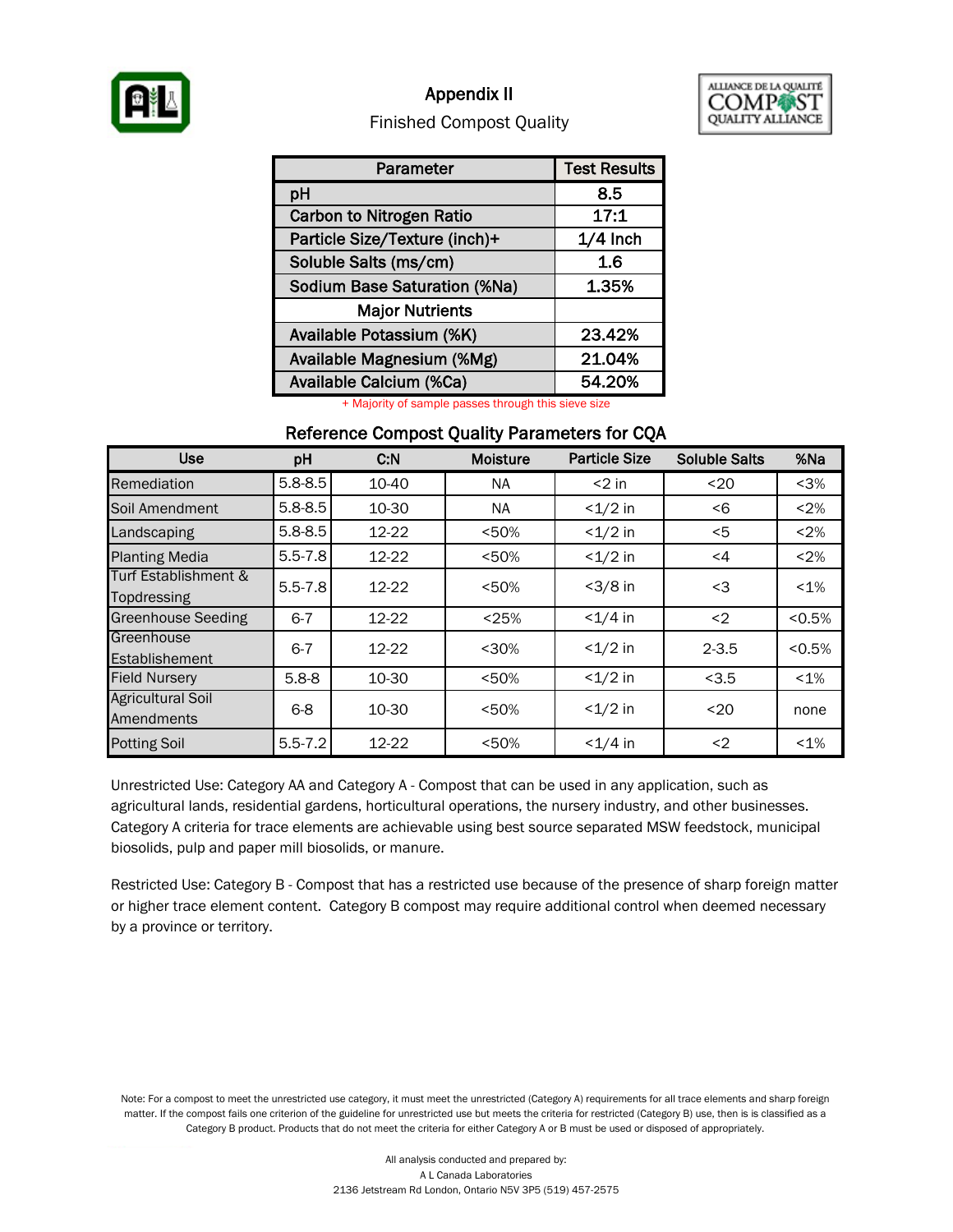

### Appendix III as is basis Compost Agricultural Product Value



| <b>Agricultural End-Use</b>           | <b>Analysis Result</b> |       | Quantity in lbs/T |  |  |  |  |
|---------------------------------------|------------------------|-------|-------------------|--|--|--|--|
| <b>Physical Parameters</b>            |                        |       |                   |  |  |  |  |
| <b>Dry Matter</b>                     | 58.19%                 | %     |                   |  |  |  |  |
| pH                                    | 8.5                    |       |                   |  |  |  |  |
| <b>Bulk Density</b>                   | 544                    | kg/m3 |                   |  |  |  |  |
| <b>C:N Ratio</b>                      | 17:1                   |       |                   |  |  |  |  |
| <b>Fertilizer Equivalent Minerals</b> |                        |       |                   |  |  |  |  |
| <b>Nitrogen Total</b>                 | 1.65%                  | %     | 33.0              |  |  |  |  |
| Ammonium Nitrogen                     | 35.54                  | ppm   | 0.07              |  |  |  |  |
| Total Phosphate (P as P205)           | 0.40%                  | %     | 8.0               |  |  |  |  |
| Total Potash (K as K20)               | 0.71%                  | %     | 14.2              |  |  |  |  |
| Calcium                               | 3.16%                  | %     | 63.2              |  |  |  |  |
| Magnesium                             | 0.57%                  | %     | 11.4              |  |  |  |  |
| Sulfur                                | 1217.04                | ppm   | 2.4               |  |  |  |  |

The Compost Quality Assurance program goes beyond the provincial requirements to establish full value and appropriate end-use. The Compost Report and Compost End-use table in Appendix II, has 10 different compost application uses from soil remediation, through to potting soil blends. Of note are available soluble salt limits and the percent available sodium for sensitive plants. Appendix III, lists the primary agricultural use parameters and quantitative nutrient content that reflects this compost samples agricultural end-use, and application value. This value includes macro and micro nutrients, soil building properties such as the addition of organic matter, increasing moisture holding capacity, and the soils slow release nutrients. These parameters improve beneficial soil health components soil structure and stability.

The results of our testing on this sample indicates that this product is a fine textured, compost  $(90\% + 1/4)$ in.), with rich mineral properties, which would meet criteria for agricultural soil amendment, blending and topdressing end-uses purposes. The C:N ratio 17:1 from Appendix II, on the soil suitability report indicates a low C:N ratio and indicating good nitrogen availability. The low C:N ratio in conjunction with the higher total nitrogen content listed in Appendix III indicates early high available nitrogen levels, and should be considered for crop planning.

The proportion of available sodium (1.35% Na), which if used in too heavy a proportion could cause some problems with sensitive species. The sodium levels of this compost sample though high, is suitable for agricultural broadcast field applications and are made to improve the organic matter level and major nutrients phosphorus, potassium and magnesium levels. The compost is also rich in available calcium, sulfur, and iron, which make it ideal for soil enriching, and amendment. We recommend blending this material at a minimum of 2-3 parts soil blended to each part of this compost to dilute the sodium concentration.

Major Nutrients - Compost is classified in Schedule II (CFIA Fertilizer Act & Regulations) as a supplement, and as such, nutrient guarantees are not mandatory. However, if any claims are made regarding nutritional value of the product, such as for composted manure, the product would then be classified as a supplement and a fertilizer, and label would have to include the guarantees for the major nutrients. The guarantees for the major nutrients include the minimum amounts of Total Nitrogen (N), Available Phosphoric Acid (P2O5) and Soluble Potash (K2O).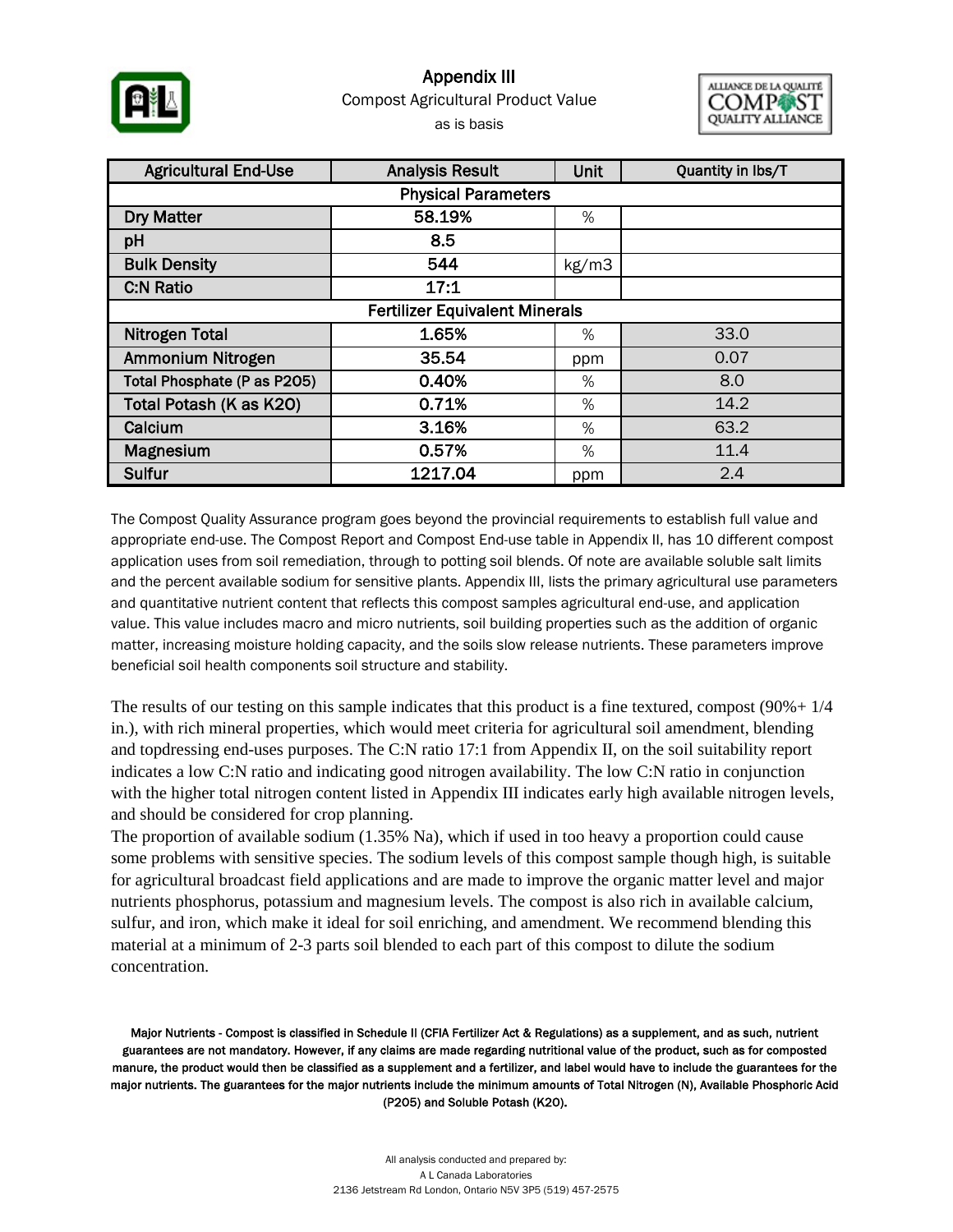**Report Number:** C22004-10066 **A & L Canada Laboratories Inc.**<br>Account Number: 98043 **A & L** 2136 Jetstream Road, London, Ontario, N5V 3P5

2136 Jetstream Road, London, Ontario, N5V 3P5 Telephone: (519) 457-2575 Fax: (519) 457-2664

**For:** ROW T2-C-20

P.O. Number: 07-1200

| <b>Reported Date:</b> | <b>COMPOST REPORT</b><br>Printed Date: Jan 13, 2022 |           |                                |        |                               |                                |           |                    | Page: 1 / 1         |                   |
|-----------------------|-----------------------------------------------------|-----------|--------------------------------|--------|-------------------------------|--------------------------------|-----------|--------------------|---------------------|-------------------|
| Sample<br>Number      | Lab<br>Number                                       | pH        | Lime<br>Index                  |        | Available<br>Organic Matter % | Phosphorus<br>P ppm            |           | Potassium<br>K ppm | Magnesium<br>Mg ppm | Calcium<br>Ca ppm |
| <b>RO T2 C-20</b>     | 16577                                               | 8.5       | 6.9                            |        | 42.0                          | 439                            |           | 3895               | 1091                | 4623              |
| Sulfur                | Zinc                                                | Manganese | Iron                           | Copper | Boron                         | Sodium                         | Nitrate-N | Soluble            | Nitrogen            | Chloride          |
| S ppm                 | Zn ppm                                              | Mn ppm    | Fe ppm                         | Cu ppm | B ppm                         | Na ppm                         | NO3-N ppm | Salt<br>ms/cm      | (Total)<br>(% )     | ppm               |
| 52                    | 20.6                                                | 33        | 142                            | 1.4    | 4.1                           | 132                            | 67        | 1.6                | 1.65                | 1970              |
|                       |                                                     |           |                                |        | <b>INTERPRETATION</b>         |                                |           |                    |                     |                   |
|                       |                                                     |           |                                |        |                               |                                |           |                    |                     |                   |
| CEC                   |                                                     |           | <b>Percent Base Saturation</b> |        |                               | Proportional Equivalents (meq) |           |                    | <b>Cation Ratio</b> | C/N Ratio         |
| meq/100g              | % BS                                                | % K       | % Ca<br>% Mg                   | % Na   | Κ                             | Mg                             | Ca        | Na                 | Ca/Mg<br>Mg/K       |                   |
| 42.6                  | 100.0                                               | 23.42     | 21.04<br>54.20                 | 1.35   | 9.99                          | 8.97                           | 23.12     | 0.57               | 1:1<br>3:1          | 17:1              |
|                       |                                                     |           |                                |        |                               |                                |           |                    |                     |                   |
| Optimum Range:        |                                                     | $3 - 5$   | $8 - 20$<br>$60 - 80$          |        | $0.5 - 1.3$                   |                                |           |                    | 7:1<br>5:1          |                   |

**CQA**

\* Results reported on a dry weight basis.

**The results of this report relate to the sample submitted and analyzed.** 

\* Crop yield is influenced by a number of factors in addition to soil fertility. **Results Authorized By: Ian McLachlin, Vice President**

**No guarantee or warranty concerning crop performance is made by A & L.**

**A&L Canada Laboratories Inc. is accredited by the Standards Council of Canada for specific tests as listed on www.scc.ca and by the Canadian Association for Laboratory Accreditation as listed on www.cala.ca**





C22004-10066

**To:** ESSEX-WINDSOR SWA 360 FAIRVIEW AVE WEST SUITE 211 ESSEX, ON N8M 3G4

519-776-6370

**Reported Date:**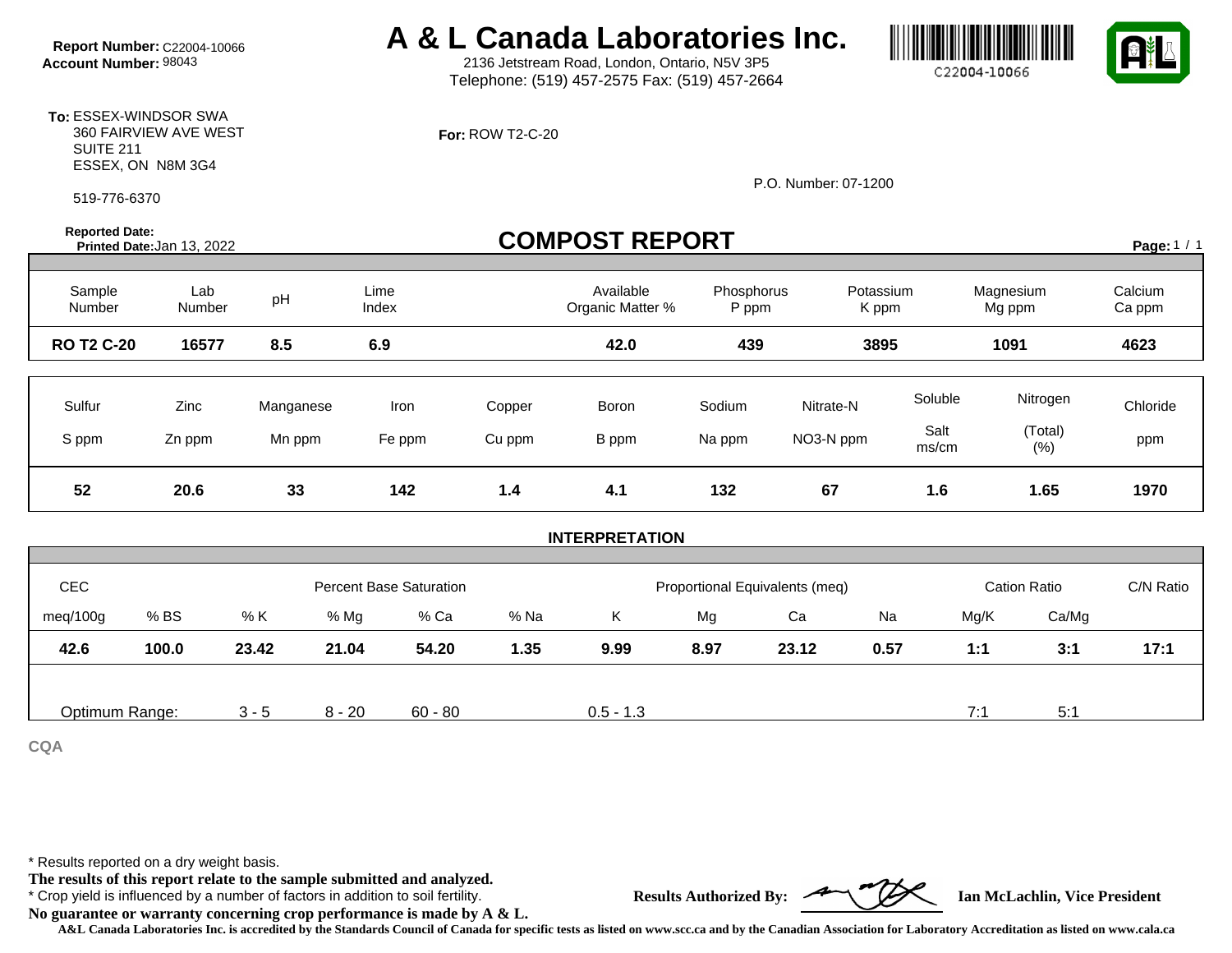**REPORT NUMBER: C22004-10066** 

**A & L Canada Laboratories Inc.**<br>2136 Jetstream Rd. London, Ontario, N5V 3P5

**ACCOUNT NUMBER:** 98043 Telephone: (519) 457-2575 Fax: (519) 457-2664



## **REPORT OF ANALYSIS**

**TO:** ESSEX-WINDSOR SWA **DATE RECEIVED:** 2022-01-05

360 FAIRVIEW AVE WEST **DATE REPORTED:** 2022-01-13 SUITE 211 **RE:** ROW T2-C-20 **PAGE:** 1 / PAGE: 1 / 1 ESSEX, ON N8M 3G4 CQA2200002 **P.O. NUMBER:** 07-1200

| LAB NO. | : ID<br>JAMP'               | <b>ANALYSIS</b>          | <b>RESULT</b> | <b>UNIT</b>    | <b>METHOD</b>      |
|---------|-----------------------------|--------------------------|---------------|----------------|--------------------|
| 16577   | $\sim$ $\sim$<br>P∩<br>∪-∠∪ | .<br>' otal.<br>Nitroger | .             | $\cdots$<br>7ο | .04.02-D<br>. IVI⊏ |



**Results Authorized By:**

**A&L Canada Laboratories Inc. is accredited by the Standards Council of Canada for specific tests as listed on www.scc.ca and by the Canadian Association for Laboratory Accreditation as listed on www.cala.ca**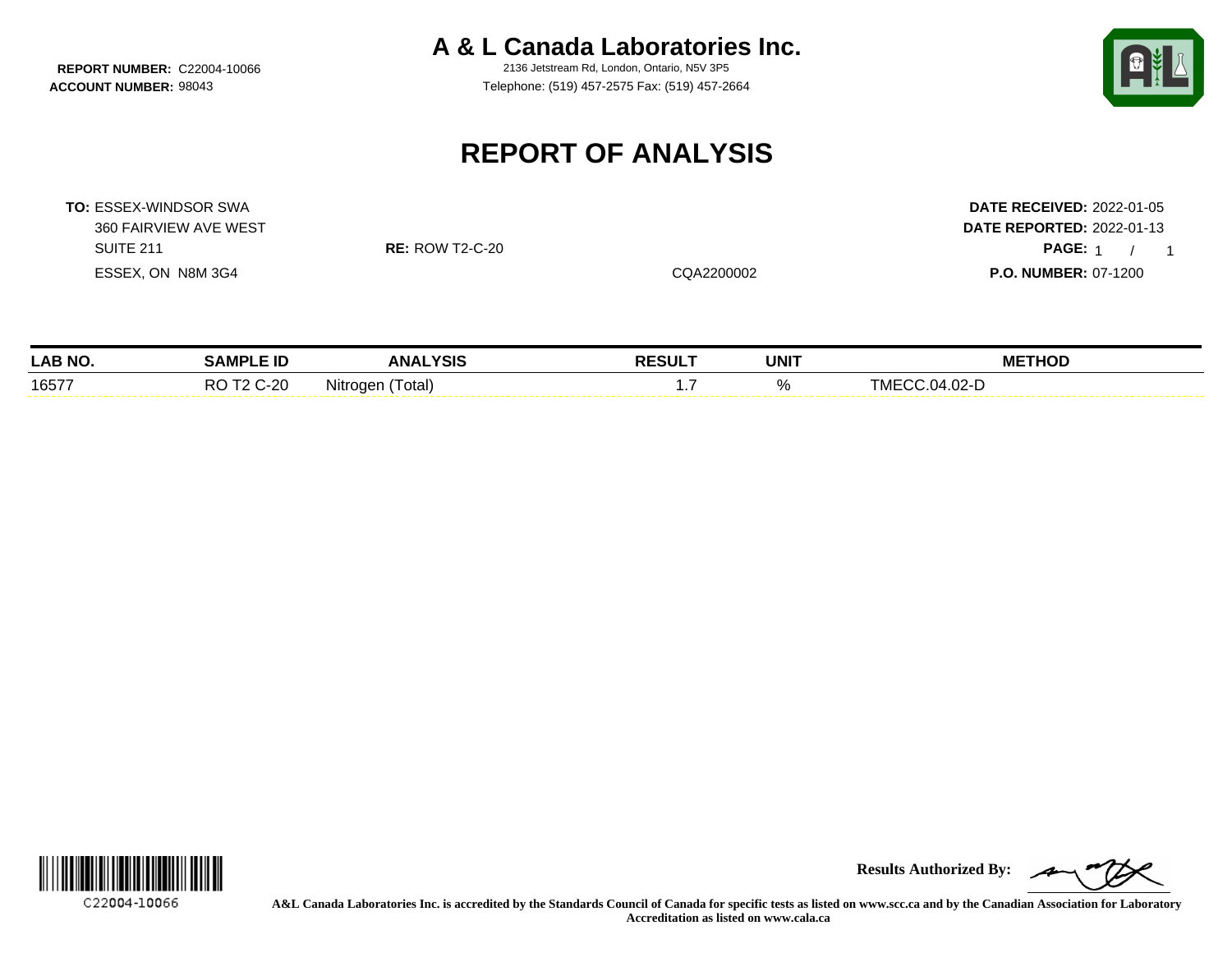REPORT NO. **A & L Canada Laboratories Inc. ACCOUNT NUMBER** 2136 Jetstream Road, London, ON, N5V 3P5 Tel: (519) 457-2575 Fax: (519) 457-2664

**FOR:**ROW T2-C-20

 $1 / 3$ 

98043

**TO:**ESSEX-WINDSOR SWA 360 FAIRVIEW AVE WEST SUITE 211 ESSEX, ON N8M 3G4

**Phone:**800-563-3377 **Fax:**519-776-6370

### **CERTIFICATE OF ANALYSIS**

**SAMPLE ID:ROW T2-C-20** 

**PROJECT NO: SAMPLE MATRIX:** COMPOST **DATE SAMPLED:** 2021-12-13 **PO#: DATE RECEIVED:**2022-01-05 **LAB NUMBER:**57008 **DATE REPORTED:**2022-01-12

| <b>PARAMETER</b> | <b>Result</b> | <b>UNIT</b> | <b>DETECTION</b><br><b>LIMIT</b> | <b>METHOD REFERENCE</b>        |
|------------------|---------------|-------------|----------------------------------|--------------------------------|
| Arsenic          | 4.93          | ug/g        | 1.00                             | EPA 3050B/6010B(mod) *         |
| Cadmium          | <b>BDL</b>    | ug/g        | 1.00                             | EPA 3050B/6010B(mod) *         |
| Cobalt           | 2.25          | uq/q        | 1.00                             | TMECC 4.06;EPA 3050/6010(mod)* |
| Chromium         | 12.43         | uq/q        | 1.00                             | TMECC.04.06;EPA 3050/6010(mod* |
| Copper           | 38.44         | ug/g        | 1.00                             | TMECC 4.06;EPA 3050/6010(mod)* |
| Mercury          | <b>BDL</b>    | u g/g       | 0.10                             | EPA 7471 *                     |
| Molybdenum       | 2.7           | ug/g        | 1.0                              | TMECC.04.06;EPA 3050/6010(mod* |
| Nickel           | 7.14          | ug/g        | 1.00                             | TMECC 4.06;EPA 3050/6010(mod)* |
| Lead             | 18.01         | ug/g        | 1.00                             | EPA 3050B/6010B(mod) *         |
| Selenium         | <b>BDL</b>    | u g/g       | 1.00                             | EPA 3050/6010 (mod) *          |
| <b>Zinc</b>      | 102.05        | uq/q        | 1.00                             | TMECC 4.06;EPA 3050/6010(mod)* |

\* - accredited test

BDL - Below detectable levels

**The results of this report relate to the sample submitted and analyzed.** 



**Results Authorized By:**

**Haifeng Song, Ph.D., C.Chem. Lab Director**

**A&L Canada Laboratories Inc. is accredited by the Standards Council of Canada for specific tests as listed on www.scc.ca and by the Canadian Association for Laboratory Accreditation as listed on www.cala.ca** Additional information available upon request<br>This Certificate of Analysis has been prepared for use by the Recipient only. Possession of this Certificate of Analysis, does not carry with the right to reproduction or publi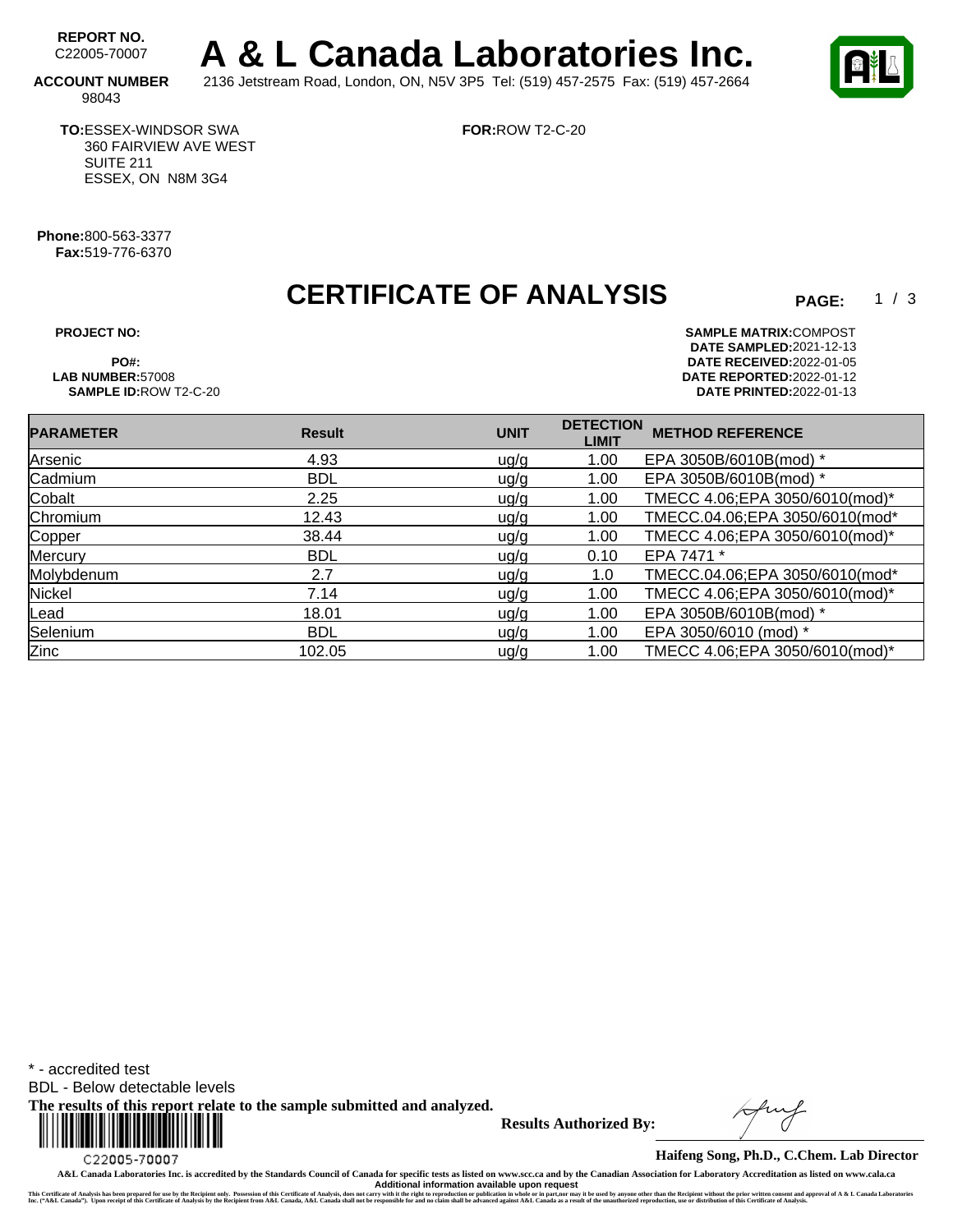REPORT NO.<br>C22005-70007 A & L Canada Laboratories Inc. **ACCOUNT NUMBER** 2136 Jetstream Road, London, ON, N5V 3P5 Tel: (519) 457-2575 Fax: (519) 457-2664



 $2/3$ 

### 98043

**TO:**ESSEX-WINDSOR SWA 360 FAIRVIEW AVE WEST SUITE 211 ESSEX, ON N8M 3G4

**FOR:**ROW T2-C-20

**Phone:**800-563-3377 **Fax:**519-776-6370

### **CERTIFICATE OF ANALYSIS**

**PROJECT NO: SAMPLE MATRIX:** COMPOST **DATE SAMPLED:** 2021-12-13 **PO#: DATE RECEIVED:**2022-01-05 **LAB NUMBER:**57008 **DATE REPORTED:**2022-01-12 **SAMPLE ID:**ROW T2-C-20 **DATE PRINTED:**2022-01-13

| <b>PARAMETER</b>                       | <b>Result</b>   | <b>UNIT</b>  | <b>DETECTION</b><br><b>LIMIT</b> | <b>METHOD REFERENCE</b> |
|----------------------------------------|-----------------|--------------|----------------------------------|-------------------------|
| E. coli                                | 16              | MPN/g dry    | 3                                | <b>TMECC 07.01</b>      |
| Salmonella spp.                        | <b>NEGATIVE</b> | $P-A/$       | 1 CFU                            | MFLP-75 *               |
|                                        |                 | $25.0g$ (ml) |                                  |                         |
| Total sharps $> 2.8$ mm*               | 0               | pieces/500ml |                                  | <b>TMECC 03.08</b>      |
| Total sharps $> 12.5$ mm               | 0               | pieces/500ml |                                  | <b>TMECC 03.08</b>      |
| Total $FM > 2.8$ mm <sup>*</sup>       | 0.09            | %            | 0.01                             | <b>TMECC 03.08</b>      |
| Total FM > 25 mm                       |                 | pieces/500ml |                                  | <b>TMECC 03.08</b>      |
| Total plastics $> 2.8$ mm <sup>*</sup> | 0.09            | %            | 0.01                             | <b>TMECC 03.08</b>      |
| Total Organic Matter @ 550 deg C       | 51.11           | %            | 0.10                             | LOI@550C                |
| Moisture                               | 41.81           | %            | 0.10                             | TMECC.03.09-A           |
| Sieve 2 Inch (% Passing)               | 100.00          | %            | 0.10                             | ASTMD422                |
| Sieve 1 Inch (% Passing)               | 100.00          | %            | 0.10                             | ASTMD422                |
| Sieve 1/2 Inch (% Passing)             | 100.00          | $\%$         | 0.10                             | ASTMD422                |
| Sieve 3/8 Inch (% Passing)             | 96.30           | %            | 0.01                             | ASTMD422                |
| Sieve 1/4 Inch (% Passing)             | 89.20           | $\%$         | 0.10                             | ASTMD422                |
| Compost Stability Index                | 8               | ---          |                                  | <b>TMECC.05.08-B</b>    |
| Respiration-mgCO2-C/g OM/day           | 0.60            | mgCO2-C/     | 0.01                             | TMECC.05.08-B           |
|                                        |                 | gOM/day      |                                  |                         |
| Respiration - mgCO2-C/g TS/day         | 0.30            | mgCO2-C/     | 0.01                             | <b>TMECC.05.08-B</b>    |
|                                        |                 | gTS/day      |                                  |                         |

Maturity Index: 8 - Inactive, highly matured compost, very well aged, possibly over-aged, like soil; no limitations for usage.

\* - accredited test

BDL - Below detectable levels

**The results of this report relate to the sample submitted and analyzed.** 



**Results Authorized By:**

**Haifeng Song, Ph.D., C.Chem. Lab Director**

**A&L Canada Laboratories Inc. is accredited by the Standards Council of Canada for specific tests as listed on www.scc.ca and by the Canadian Association for Laboratory Accreditation as listed on www.cala.ca** Additional information available upon request<br>This Certificate of Analysis has been prepared for use by the Recipient only. Possession of this Certificate of Analysis, does not carry with the right to reproduction or publi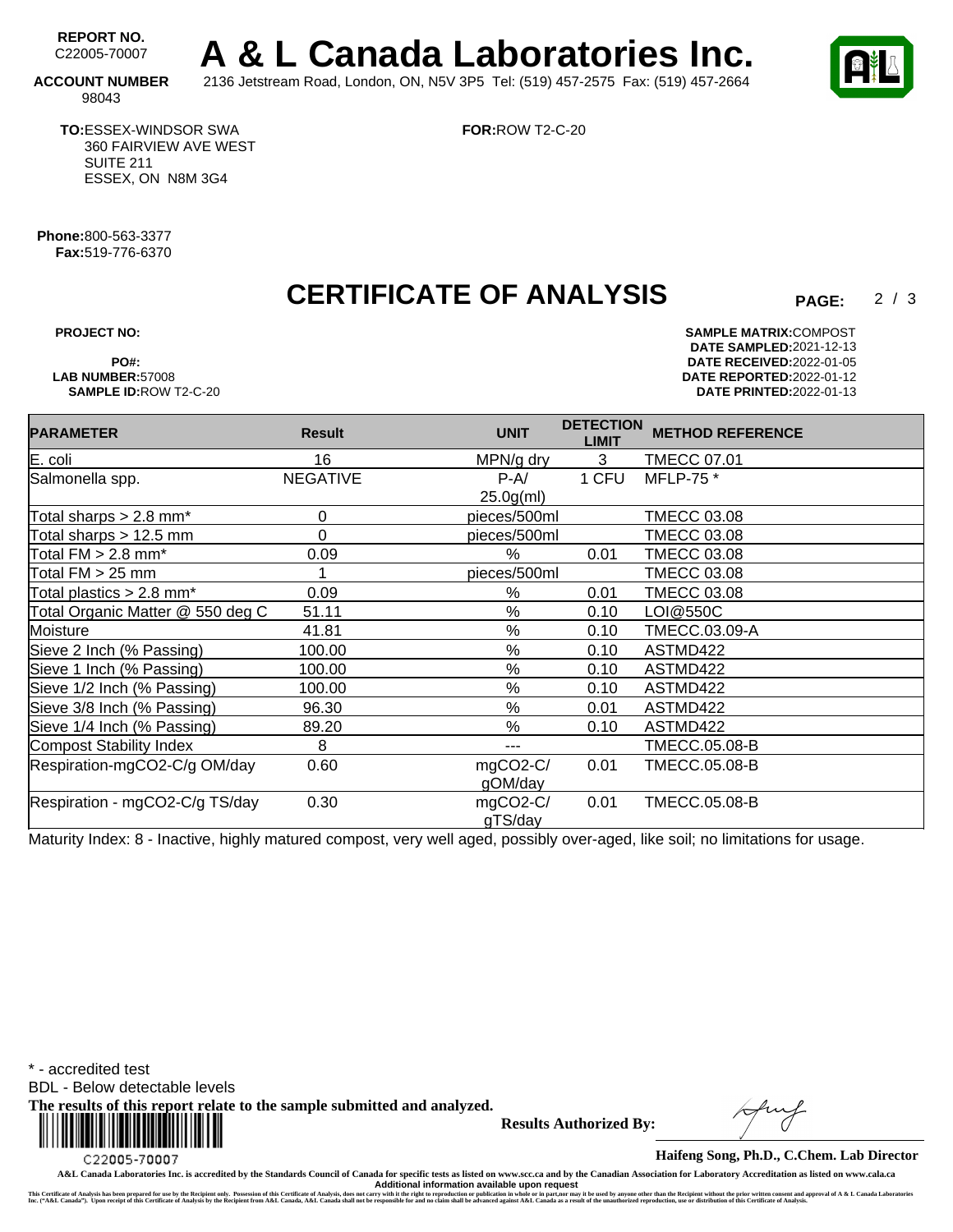REPORT NO.<br>C22005-70007 A & L Canada Laboratories Inc. **ACCOUNT NUMBER** 2136 Jetstream Road, London, ON, N5V 3P5 Tel: (519) 457-2575 Fax: (519) 457-2664

**FOR:**ROW T2-C-20

 $3/3$ 

98043

**TO:**ESSEX-WINDSOR SWA 360 FAIRVIEW AVE WEST SUITE 211 ESSEX, ON N8M 3G4

**Phone:**800-563-3377 **Fax:**519-776-6370

**CERTIFICATE OF ANALYSIS PAGE:** <sup>3</sup> /

**As Received UNIT DETECTION**

**Result**

Total Solids (as received) 58.19 % 0.10 Gravimetric

Total Organic Carbon 28.40 % 0.10 Combustion Ammonia (NH3/NH4-N) 61.08 35.54 ug/g .01 Colourimetric

Potassium 10100.00 5877.19 ug/g 5.00 TMECC.04.04\*

Phosphorus 100 18.00 1756.17 ug/g 5.00 TMECC.04.03 \*

Aluminum 2721.00 1583.35 ug/g 5.00 TMECC.04.07 \* Boron 30.18 17.56 ug/g 1.00 TMECC.04.05 \* Calcium 5.43 3.16 % 0.01 TMECC.04.05\* Iron 6855.00 3988.92 ug/g 5.00 TMECC.04.05 \* Magnesium **0.98** 0.57 % 0.01 TMECC.04.05 \* Manganese 180.50 105.03 ug/g 1.00 TMECC.04.05 \* Sodium 0.05 0.03 % 0.01 TMECC.04.05 \* Sulphur 2091.50 1217.04 ug/g 5.00 TMECC.04.05 \*

Total Potassium (as K20) 1.22 0.71 % 0.05 ICP

Total Phosphorus (as P205) 0.69 0.40 % 0.05 ICP

**Nitrogen & Carbon**

**Metals**

**PARAMETER Result Dry** 

**Weight**

**PROJECT NO: SAMPLE MATRIX:** COMPOST **DATE SAMPLED:** 2021-12-13 **PO#: DATE RECEIVED:**2022-01-05 **LAB NUMBER:**57008 **DATE REPORTED:**2022-01-12 **DATE PRINTED:**2022-01-13

**LIMIT METHOD REFERENCE**

Bulk Density (as Recieved) 544 kg/m3 10 Gravimetric

\* - accredited test

**Additional Parameters**

BDL - Below detectable levels

**The results of this report relate to the sample submitted and analyzed.** 



**Results Authorized By:**

**Haifeng Song, Ph.D., C.Chem. Lab Director**

**A&L Canada Laboratories Inc. is accredited by the Standards Council of Canada for specific tests as listed on www.scc.ca and by the Canadian Association for Laboratory Accreditation as listed on www.cala.ca Additional information available upon request**

This Certificate of Annysis has been prepared for us by the Recipient only. Possession of this Certificate of Annysis, does not carry with the right to reproduce in a back and a sume of the conder in party of the man of an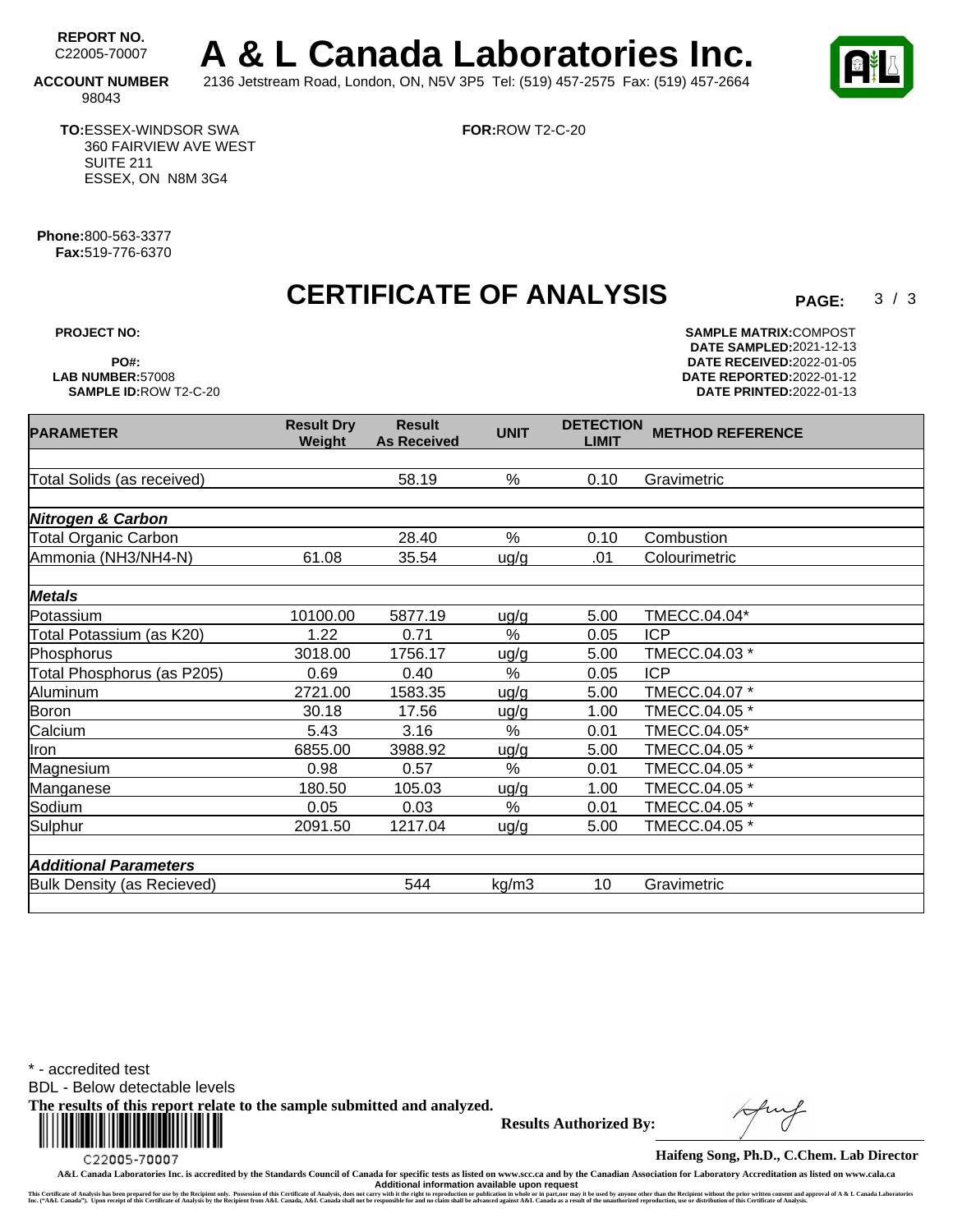REPORT NO.<br>C22060-70003 A & L Canada Laboratories Inc.

**ACCOUNT NUMBER** 2136 Jetstream Road, London, ON, N5V 3P5 Tel: (519) 457-2575 Fax: (519) 457-2664 98043

**TO:**ESSEX-WINDSOR SWA 360 FAIRVIEW AVE WEST SUITE 211 ESSEX, ON N8M 3G4

**Phone:**800-563-3377 **Fax:**519-776-6370

### **CERTIFICATE OF ANALYSIS**

**PROJECT NO: SAMPLE MATRIX:**COMPOST **PO#: DATE SAMPLED:**2022-02-24 **SAMPLE ID:**ROW 'T2-C-20' **DATE REPORTED:**

**LAB NUMBER:**607004 **DATE RECEIVED:**2022-03-01 **DATE PRINTED:**2022-03-07

| <b>PARAMETER</b>                       | <b>RESULT</b> | <b>UNIT</b>  | <b>DETECTION</b><br><b>LIMIT</b> | <b>METHOD REFERENCE</b> |  |
|----------------------------------------|---------------|--------------|----------------------------------|-------------------------|--|
| Total sharps $> 2.8$ mm <sup>*</sup>   | <b>BDL</b>    | pieces/500ml |                                  | <b>TMECC 03.08</b>      |  |
| Total sharps $> 12.5$ mm               | <b>BDL</b>    | pieces/500ml |                                  | <b>TMECC 03.08</b>      |  |
| Total $FM > 2.8$ mm <sup>*</sup>       | <b>BDL</b>    | $\%$         | 0.01                             | <b>TMECC 03.08</b>      |  |
| Total $FM > 25$ mm                     | <b>BDL</b>    | pieces/500ml |                                  | <b>TMECC 03.08</b>      |  |
| Total plastics $> 2.8$ mm <sup>*</sup> | BDL           | %            | 0.01                             | <b>TMECC 03.08</b>      |  |
|                                        |               |              |                                  |                         |  |

**Comment:**

1.FM(Foreign matter) = glass,metal,plastic

2.Sharps = foreign matter pieces of a size or shape that can cause human or animal injury

3.8 mesh screen = 2.36mm

4.\*2.8mm screen is used since 3.0mm screen does not exist

Results reported on a dry weight basis \* - accredited test BDL - Below detectable levels **The results of this report relate to the sample submitted and analyzed.**  

C22060-70003

**Results Authorized By:**



 $1 / 2$ 

Compost **Analysis** Proficiency

Ě sting Program

**Haifeng Song, Ph.D., C.Chem. Lab Director**

**A&L Canada Laboratories Inc. is accredited by the Standards Council of Canada for specific tests as listed on www.scc.ca and by the Canadian Association for Laboratory Accreditation as listed on www.cala.ca** Additional information available upon request<br>This Certificate of Analysis has been prepared for use by the Recipient only. Possession of this Certificate of Analysis, does not carry with the right to reproduction or publi